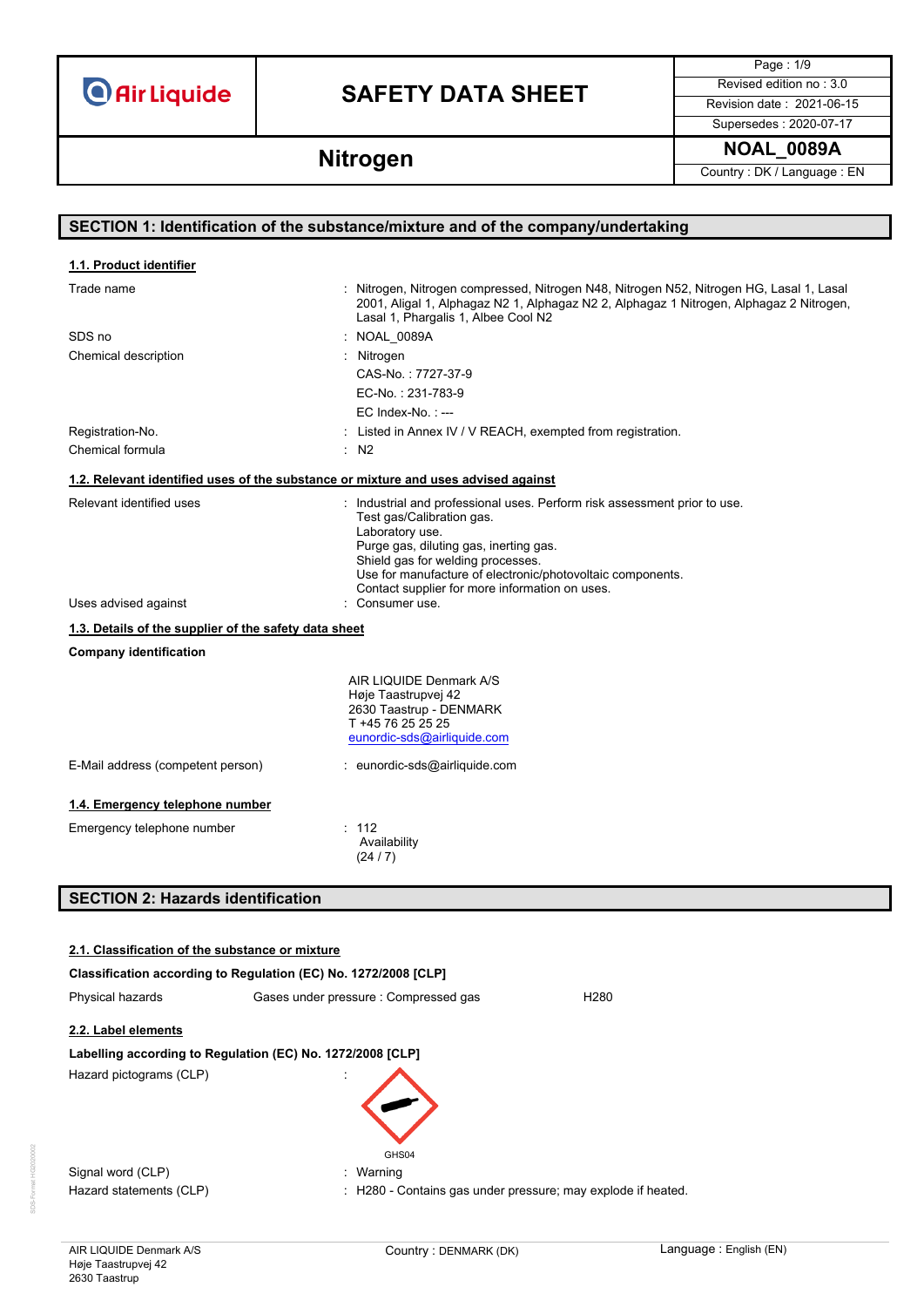

# **SAFETY DATA SHEET** Revised edition no : 3.0

Page : 2/9 Supersedes : 2020-07-17

**Nitrogen** NoAL\_0089A **NOAL\_0089A** 

Precautionary statements (CLP)

- Storage : P403 - Store in a well-ventilated place.

### **2.3. Other hazards**

: Asphyxiant in high concentrations.

### **SECTION 3: Composition/information on ingredients**

### **3.1. Substances**

| <b>Name</b> | <b>Product identifier</b>                                                                | Composition [V-%]: | <b>Classification according to</b><br><b>Regulation (EC) No. 1272/2008 [CLP]</b> |
|-------------|------------------------------------------------------------------------------------------|--------------------|----------------------------------------------------------------------------------|
| Nitrogen    | (CAS-No.) 7727-37-9<br>(EC-No.) 231-783-9<br>(EC Index-No.) ---<br>(Registration-No.) *1 | 100                | Press. Gas (Comp.), H280                                                         |

*Contains no other components or impurities which will influence the classification of the product.*

*\*1: Listed in Annex IV / V REACH, exempted from registration.*

*\*3: Registration not required: Substance manufactured or imported < 1t/y.*

### : Not applicable. **3.2. Mixtures**

## **SECTION 4: First aid measures**

### **4.1. Description of first aid measures**

| - Inhalation                                                     | : Remove victim to uncontaminated area wearing self contained breathing apparatus. Keep<br>victim warm and rested. Call a doctor. Perform cardiopulmonary resuscitation if breathing<br>stopped. |
|------------------------------------------------------------------|--------------------------------------------------------------------------------------------------------------------------------------------------------------------------------------------------|
| - Skin contact                                                   | : Adverse effects not expected from this product.                                                                                                                                                |
| - Eye contact                                                    | : Adverse effects not expected from this product.                                                                                                                                                |
| - Ingestion                                                      | : Ingestion is not considered a potential route of exposure.                                                                                                                                     |
| 4.2. Most important symptoms and effects, both acute and delayed |                                                                                                                                                                                                  |
|                                                                  | : In high concentrations may cause asphyxiation. Symptoms may include loss of<br>mobility/consciousness. Victim may not be aware of asphyxiation.                                                |
|                                                                  | Refer to section 11.                                                                                                                                                                             |

### **4.3. Indication of any immediate medical attention and special treatment needed**

: None.

## **SECTION 5: Firefighting measures**

### **5.1. Extinguishing media**

| - Suitable extinguishing media | : Water spray or fog. |
|--------------------------------|-----------------------|

| - Unsuitable extinguishing media                           | Do not use water jet to extinguish. |                                                             |  |
|------------------------------------------------------------|-------------------------------------|-------------------------------------------------------------|--|
| 5.2. Special hazards arising from the substance or mixture |                                     |                                                             |  |
| Specific hazards                                           |                                     | : Exposure to fire may cause containers to rupture/explode. |  |

| Hazardous combustion products | : None. |
|-------------------------------|---------|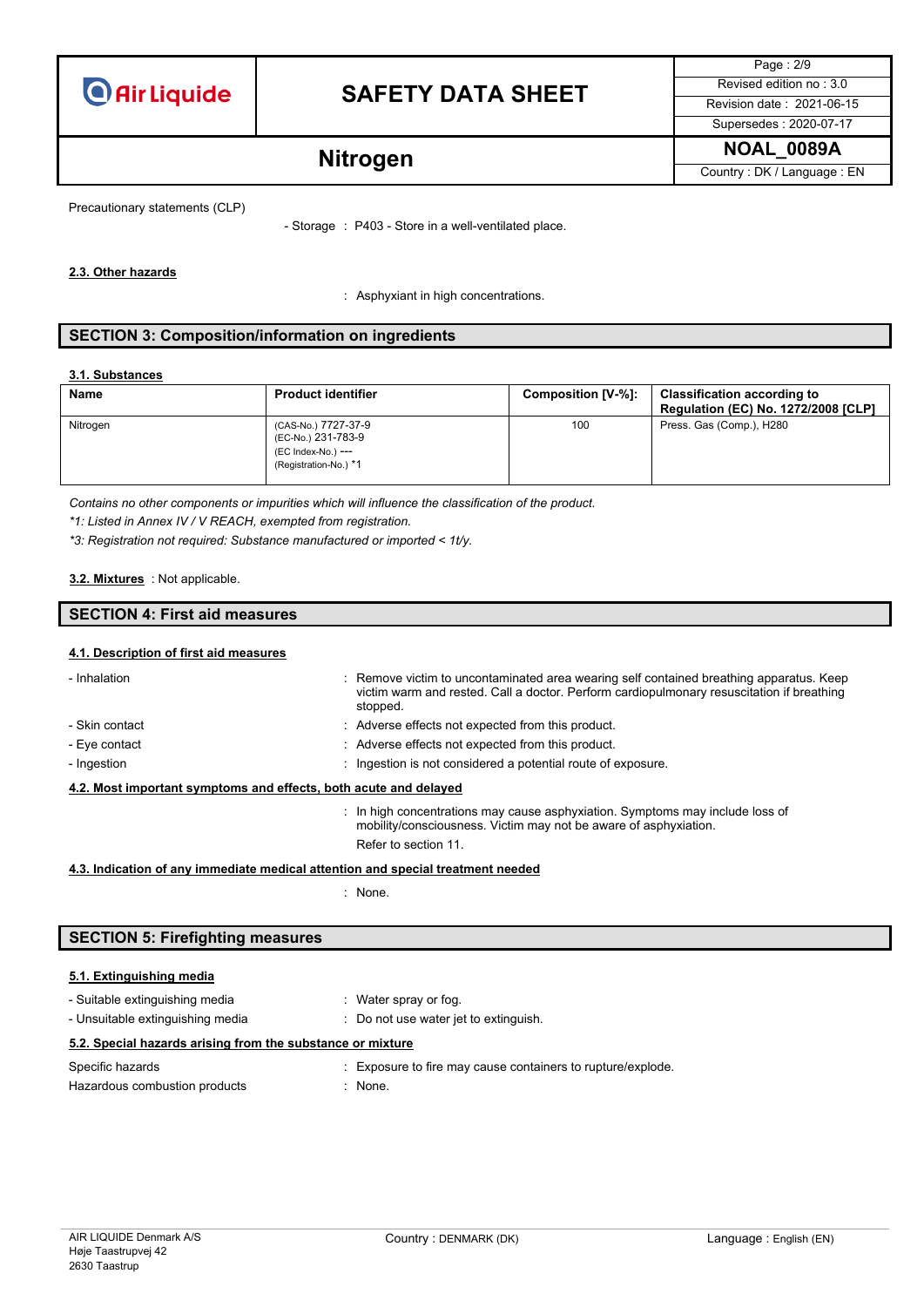

# **SAFETY DATA SHEET** Revised edition no : 3.0

Page : 3/9 Supersedes : 2020-07-17

**Nitrogen** NoAL\_0089A **NOAL\_0089A** 

| Specific methods                               | : Use fire control measures appropriate for the surrounding fire. Exposure to fire and heat<br>radiation may cause gas receptacles to rupture. Cool endangered receptacles with water spray<br>jet from a protected position. Prevent water used in emergency cases from entering sewers and<br>drainage systems. |  |
|------------------------------------------------|-------------------------------------------------------------------------------------------------------------------------------------------------------------------------------------------------------------------------------------------------------------------------------------------------------------------|--|
|                                                | If possible, stop flow of product.                                                                                                                                                                                                                                                                                |  |
|                                                | Use water spray or fog to knock down fire fumes if possible.                                                                                                                                                                                                                                                      |  |
|                                                | Move containers away from the fire area if this can be done without risk.                                                                                                                                                                                                                                         |  |
| Special protective equipment for fire fighters | : In confined space use self-contained breathing apparatus.                                                                                                                                                                                                                                                       |  |
|                                                | Standard protective clothing and equipment (Self Contained Breathing Apparatus) for fire<br>fighters.                                                                                                                                                                                                             |  |
|                                                | Standard EN 137 - Self-contained open-circuit compressed air breathing apparatus with full<br>face mask.                                                                                                                                                                                                          |  |
|                                                | Standard EN 469 - Protective clothing for firefighters. Standard - EN 659: Protective gloves for<br>firefighters.                                                                                                                                                                                                 |  |
|                                                |                                                                                                                                                                                                                                                                                                                   |  |

### **SECTION 6: Accidental release measures**

### **6.1. Personal precautions, protective equipment and emergency procedures**

|                                                           | : Try to stop release.                                                                                |
|-----------------------------------------------------------|-------------------------------------------------------------------------------------------------------|
|                                                           | Evacuate area.                                                                                        |
|                                                           | Wear self-contained breathing apparatus when entering area unless atmosphere is proved to<br>be safe. |
|                                                           | Ensure adequate air ventilation.                                                                      |
|                                                           | Act in accordance with local emergency plan.                                                          |
|                                                           | Stay upwind.                                                                                          |
|                                                           | Oxygen detectors should be used when asphyxiating gases may be released.                              |
| 6.2. Environmental precautions                            |                                                                                                       |
|                                                           | : Try to stop release.                                                                                |
| 6.3. Methods and material for containment and cleaning up |                                                                                                       |
|                                                           | : Ventilate area.                                                                                     |
| 6.4. Reference to other sections                          |                                                                                                       |
|                                                           | See also sections 8 and 13.                                                                           |

### **SECTION 7: Handling and storage**

| 7.1. Precautions for safe handling |  |  |
|------------------------------------|--|--|
|                                    |  |  |

| Safe use of the product             | : Do not breathe gas.                                                                                                                                    |                         |  |
|-------------------------------------|----------------------------------------------------------------------------------------------------------------------------------------------------------|-------------------------|--|
|                                     | Avoid release of product into atmosphere.                                                                                                                |                         |  |
|                                     | The product must be handled in accordance with good industrial hygiene and safety<br>procedures.                                                         |                         |  |
|                                     | Only experienced and properly instructed persons should handle gases under pressure.                                                                     |                         |  |
|                                     | Consider pressure relief device(s) in gas installations.                                                                                                 |                         |  |
|                                     | Ensure the complete gas system was (or is regularily) checked for leaks before use.                                                                      |                         |  |
|                                     | Do not smoke while handling product.                                                                                                                     |                         |  |
|                                     | Use only properly specified equipment which is suitable for this product, its supply pressure and<br>temperature. Contact your gas supplier if in doubt. |                         |  |
|                                     | Avoid suck back of water, acid and alkalis.                                                                                                              |                         |  |
| Safe handling of the gas receptacle | : Refer to supplier's container handling instructions.                                                                                                   |                         |  |
|                                     | Do not allow backfeed into the container.                                                                                                                |                         |  |
|                                     | Protect containers from physical damage; do not drag, roll, slide or drop.                                                                               |                         |  |
|                                     | When moving cylinders, even for short distances, use a cart (trolley, hand truck, etc.) designed<br>to transport cylinders.                              |                         |  |
| AIR LIQUIDE Denmark A/S             | Country: DENMARK (DK)                                                                                                                                    | Language : English (EN) |  |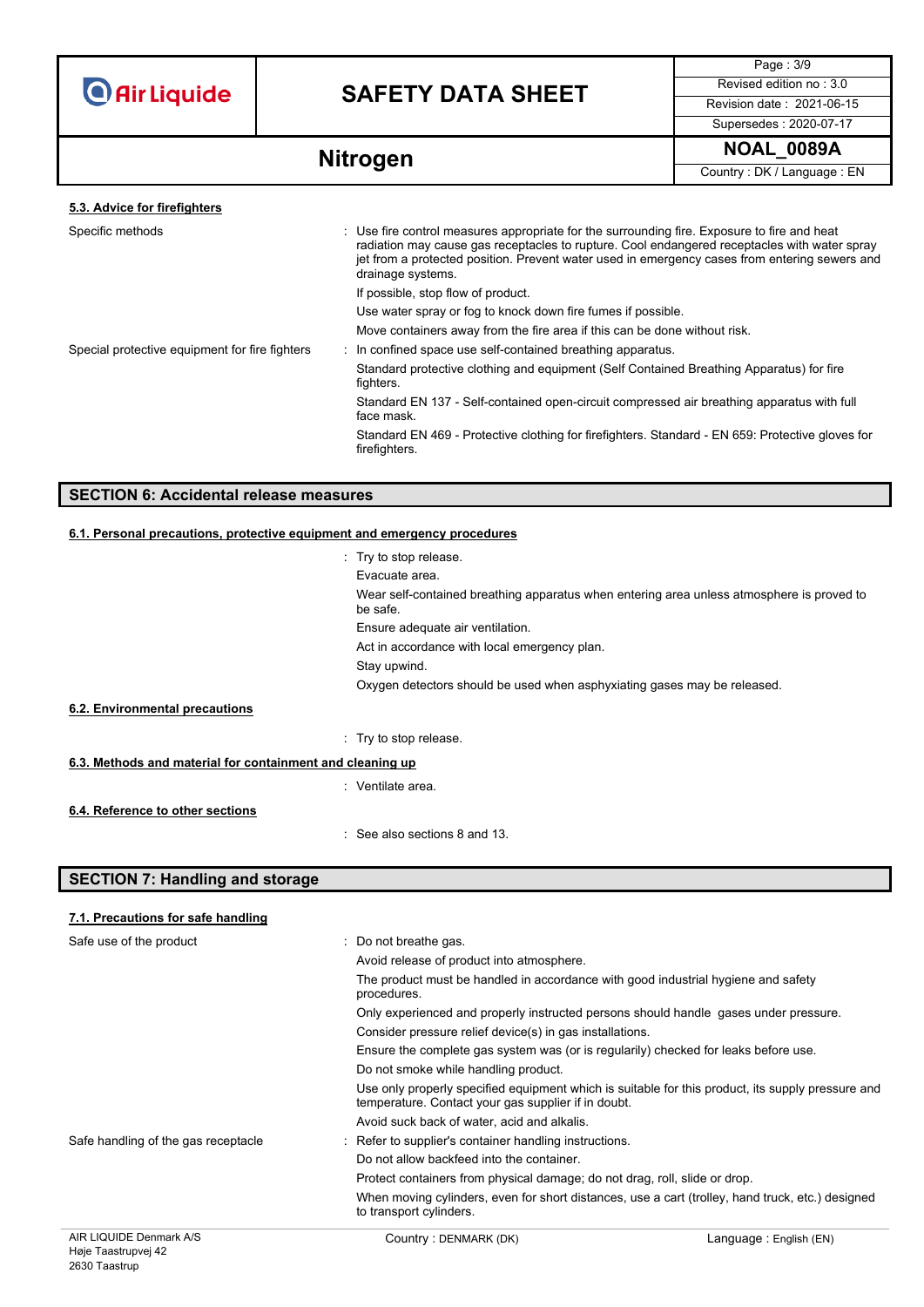# **SAFETY DATA SHEET** Revised edition no : 3.0

Page : 4/9 Supersedes : 2020-07-17

|                                                                   | Leave valve protection caps in place until the container has been secured against either a wall<br>or bench or placed in a container stand and is ready for use. |
|-------------------------------------------------------------------|------------------------------------------------------------------------------------------------------------------------------------------------------------------|
|                                                                   | If user experiences any difficulty operating valve discontinue use and contact supplier.                                                                         |
|                                                                   | Never attempt to repair or modify container valves or safety relief devices.                                                                                     |
|                                                                   | Damaged valves should be reported immediately to the supplier.                                                                                                   |
|                                                                   | Keep container valve outlets clean and free from contaminants particularly oil and water.                                                                        |
|                                                                   | Replace valve outlet caps or plugs and container caps where supplied as soon as container is<br>disconnected from equipment.                                     |
|                                                                   | Close container valve after each use and when empty, even if still connected to equipment.                                                                       |
|                                                                   | Never attempt to transfer gases from one cylinder/container to another.                                                                                          |
|                                                                   | Never use direct flame or electrical heating devices to raise the pressure of a container.                                                                       |
|                                                                   | Do not remove or deface labels provided by the supplier for the identification of the content of<br>the container.                                               |
|                                                                   | Suck back of water into the container must be prevented.                                                                                                         |
|                                                                   | Open valve slowly to avoid pressure shock.                                                                                                                       |
| 7.2. Conditions for safe storage, including any incompatibilities |                                                                                                                                                                  |
|                                                                   | : Observe all regulations and local requirements regarding storage of containers.                                                                                |
|                                                                   | Containers should not be stored in conditions likely to encourage corrosion.                                                                                     |
|                                                                   | Container valve guards or caps should be in place.                                                                                                               |
|                                                                   | Containers should be stored in the vertical position and properly secured to prevent them from<br>falling over.                                                  |
|                                                                   | Stored containers should be periodically checked for general condition and leakage.                                                                              |
|                                                                   | Keep container below 50°C in a well ventilated place.                                                                                                            |
|                                                                   | Store containers in location free from fire risk and away from sources of heat and ignition.                                                                     |
|                                                                   | Keep away from combustible materials.                                                                                                                            |
| 7.3. Specific end use(s)                                          |                                                                                                                                                                  |
|                                                                   | $:$ None.                                                                                                                                                        |
|                                                                   |                                                                                                                                                                  |

### **SECTION 8: Exposure controls/personal protection**

### **8.1. Control parameters**

| AIR LIQUIDE Denmark A/S                                                   | Country: DENMARK (DK)                                                                                                                                                                                                   | Language: English (EN)                                                                     |
|---------------------------------------------------------------------------|-------------------------------------------------------------------------------------------------------------------------------------------------------------------------------------------------------------------------|--------------------------------------------------------------------------------------------|
| • Skin protection                                                         |                                                                                                                                                                                                                         |                                                                                            |
| • Eye/face protection                                                     | : Wear safety glasses with side shields.<br>Standard EN 166 - Personal eye-protection - specifications.                                                                                                                 |                                                                                            |
| 8.2.2. Individual protection measures, e.g. personal protective equipment | related to the use of the product and to select the PPE that matches the relevant risk. The<br>following recommendations should be considered:<br>PPE compliant to the recommended EN/ISO standards should be selected. | A risk assessment should be conducted and documented in each work area to assess the risks |
|                                                                           |                                                                                                                                                                                                                         |                                                                                            |
|                                                                           | Oxygen detectors should be used when asphyxiating gases may be released.<br>Consider the use of a work permit system e.g. for maintenance activities.                                                                   |                                                                                            |
|                                                                           | Systems under pressure should be regularily checked for leakages.                                                                                                                                                       |                                                                                            |
|                                                                           | Provide adequate general and local exhaust ventilation.                                                                                                                                                                 |                                                                                            |
| 8.2.1. Appropriate engineering controls                                   |                                                                                                                                                                                                                         |                                                                                            |
| 8.2. Exposure controls                                                    |                                                                                                                                                                                                                         |                                                                                            |
| PNEC (Predicted No-Effect Concentration)                                  | None available.<br>÷                                                                                                                                                                                                    |                                                                                            |
| DNEL (Derived-No Effect Level)                                            | None available.                                                                                                                                                                                                         |                                                                                            |
| OEL (Occupational Exposure Limits)                                        | None available.                                                                                                                                                                                                         |                                                                                            |
|                                                                           |                                                                                                                                                                                                                         |                                                                                            |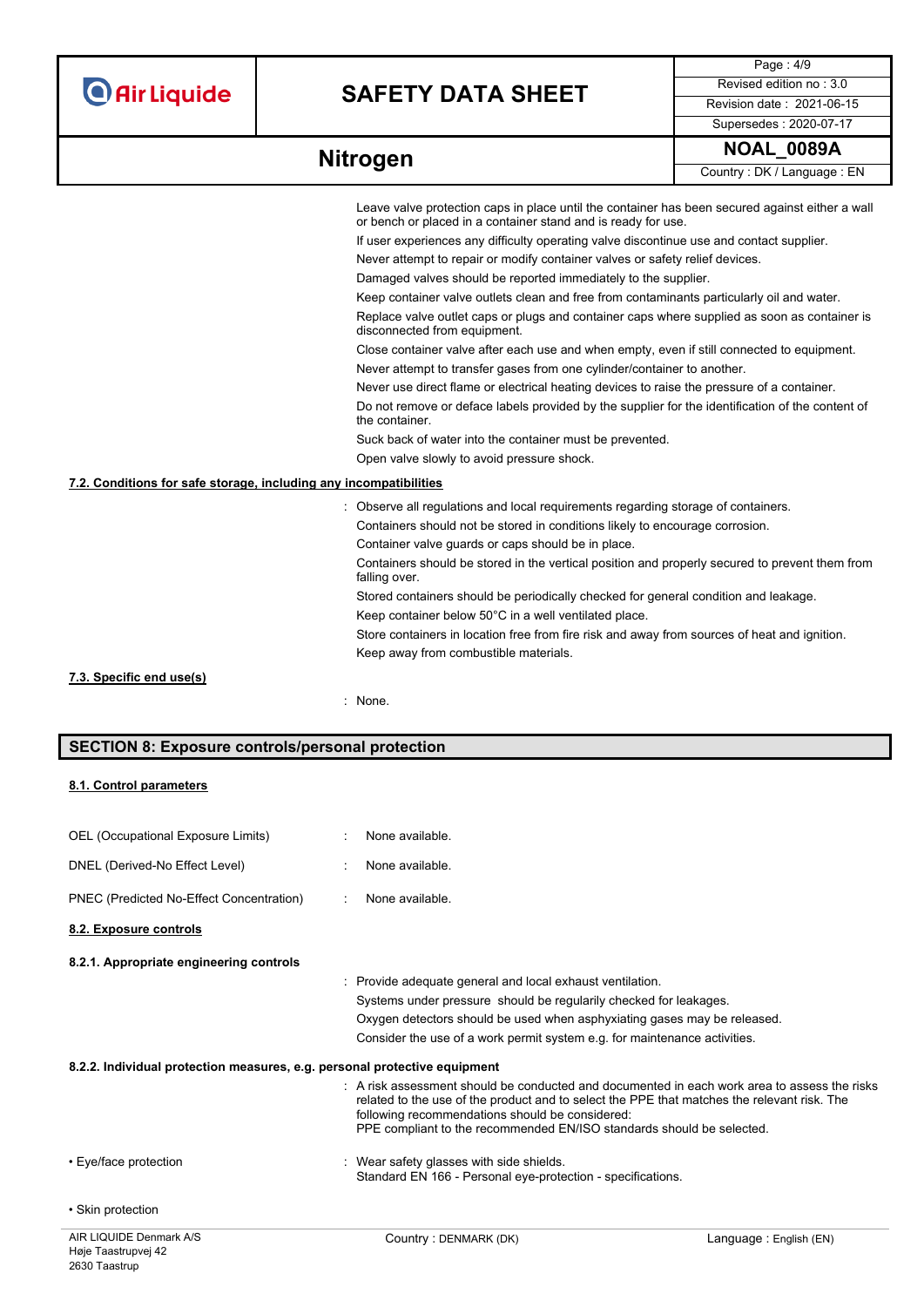# **SAFETY DATA SHEET** Revised edition no : 3.0

Page : 5/9 Supersedes : 2020-07-17

# **Nitrogen** NoAL\_0089A **NOAL\_0089A**

| - Hand protection                      | : Wear working gloves when handling gas containers.<br>Standard EN 388 - Protective gloves against mechanical risk.                                                                                                                             |
|----------------------------------------|-------------------------------------------------------------------------------------------------------------------------------------------------------------------------------------------------------------------------------------------------|
| - Other                                | Wear safety shoes while handling containers.<br>Standard EN ISO 20345 - Personal protective equipment - Safety footwear.                                                                                                                        |
| • Respiratory protection               | Self contained breathing apparatus (SCBA) or positive pressure airline with mask are to be<br>used in oxygen-deficient atmospheres.<br>Standard EN 137 - Self-contained open-circuit compressed air breathing apparatus with full<br>face mask. |
| • Thermal hazards                      | None in addition to the above sections.                                                                                                                                                                                                         |
| 8.2.3. Environmental exposure controls | None necessary.                                                                                                                                                                                                                                 |

### **SECTION 9: Physical and chemical properties**

### **9.1. Information on basic physical and chemical properties**

Appearance

| Physical state at 20°C / 101.3kPa<br>٠          | : Gas                                                                   |
|-------------------------------------------------|-------------------------------------------------------------------------|
| Colour                                          | : Colourless.                                                           |
| Odour                                           | : No odour warning properties.                                          |
| Odour threshold                                 | : Odour threshold is subjective and inadequate to warn of overexposure. |
| pH                                              | : Not applicable for gases and gas mixtures.                            |
| Melting point / Freezing point                  | $: -210 °C$                                                             |
| Boiling point                                   | $: -196 °C$                                                             |
| Flash point                                     | : Not applicable for gases and gas mixtures.                            |
| Evaporation rate                                | : Not applicable for gases and gas mixtures.                            |
| Flammability (solid, gas)                       | : Non flammable.                                                        |
| <b>Explosive limits</b>                         | Non flammable.                                                          |
| Vapour pressure [20°C]                          | : Not applicable.                                                       |
| Vapour pressure [50°C]                          | : Not applicable.                                                       |
| Vapour density                                  | : Not applicable.                                                       |
| Relative density, liquid (water=1)              | : Not applicable.                                                       |
| Relative density, gas (air=1)                   | : 0.97                                                                  |
| Water solubility                                | $: 20$ mg/                                                              |
| Partition coefficient n-octanol/water (Log Kow) | : Not applicable for inorganic products.                                |
| Auto-ignition temperature                       | : Non flammable.                                                        |
| Decomposition temperature                       | : Not applicable.                                                       |
| Viscosity                                       | : No reliable data available.                                           |
| <b>Explosive properties</b>                     | : Not applicable.                                                       |
| Oxidising properties                            | : Not applicable.                                                       |
| 9.2. Other information                          |                                                                         |
| Molar mass                                      | $: 28$ g/mol                                                            |
| Critical temperature [°C]                       | : -147 °C                                                               |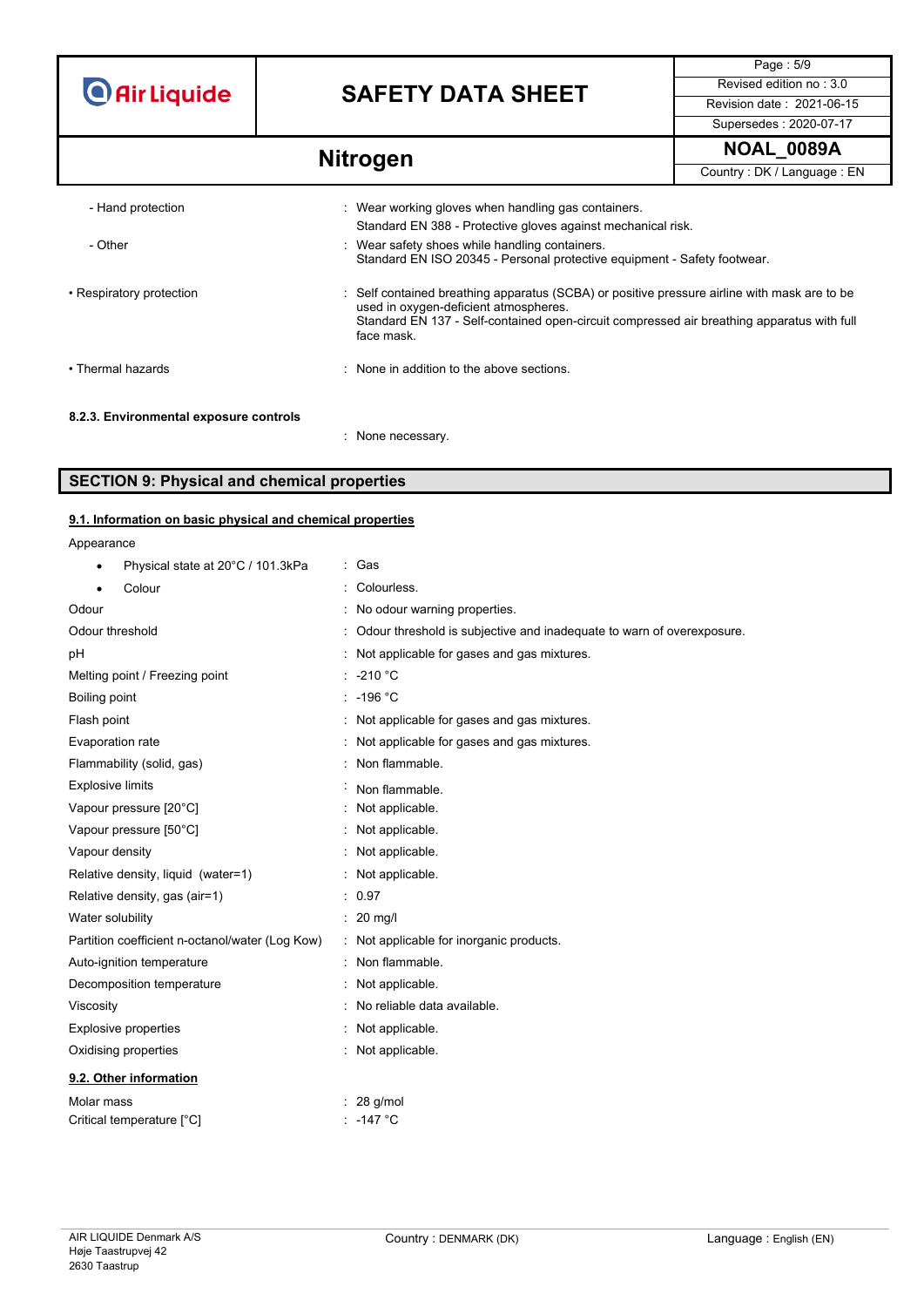# **SAFETY DATA SHEET** Revised edition no : 3.0

Page : 6/9 Supersedes : 2020-07-17

**Nitrogen** NoAL\_0089A **Nitrogen** Country : DK / Language : EN

## **SECTION 10: Stability and reactivity**

| 10.1. Reactivity                         |                                                                                |
|------------------------------------------|--------------------------------------------------------------------------------|
|                                          | : No reactivity hazard other than the effects described in sub-sections below. |
| 10.2. Chemical stability                 |                                                                                |
|                                          | : Stable under normal conditions.                                              |
| 10.3. Possibility of hazardous reactions |                                                                                |
|                                          | : None.                                                                        |
| 10.4. Conditions to avoid                |                                                                                |
|                                          | : Avoid moisture in installation systems.                                      |
| 10.5. Incompatible materials             |                                                                                |
|                                          | $:$ None.                                                                      |
|                                          | For additional information on compatibility refer to ISO 11114.                |
| 10.6. Hazardous decomposition products   |                                                                                |
|                                          | : None.                                                                        |

## **SECTION 11: Toxicological information**

### **11.1. Information on toxicological effects**

| : No known toxicological effects from this product. |
|-----------------------------------------------------|
| No known effects from this product.                 |
| : No known effects from this product.               |
| : No known effects from this product.               |
| : No known effects from this product.               |
| : No known effects from this product.               |
|                                                     |
| : No known effects from this product.               |
| : No known effects from this product.               |
| : No known effects from this product.               |
| : No known effects from this product.               |
| Not applicable for gases and gas mixtures.          |
|                                                     |

## **SECTION 12: Ecological information**

### **12.1. Toxicity**

| Assessment                                                                                | : No ecological damage caused by this product.                       |                        |
|-------------------------------------------------------------------------------------------|----------------------------------------------------------------------|------------------------|
| EC50 48h - Daphnia magna [mg/l]<br>EC50 72h - Algae [mg/l]<br>$LC50$ 96 h - Fish $[mq/l]$ | : No data available.<br>: No data available.<br>: No data available. |                        |
| 12.2. Persistence and degradability                                                       |                                                                      |                        |
| Assessment<br>12.3. Bioaccumulative potential                                             | : No ecological damage caused by this product.                       |                        |
| Assessment                                                                                | : No data available.                                                 |                        |
| AIR LIQUIDE Denmark A/S                                                                   | Country: DENMARK (DK)                                                | Language: English (EN) |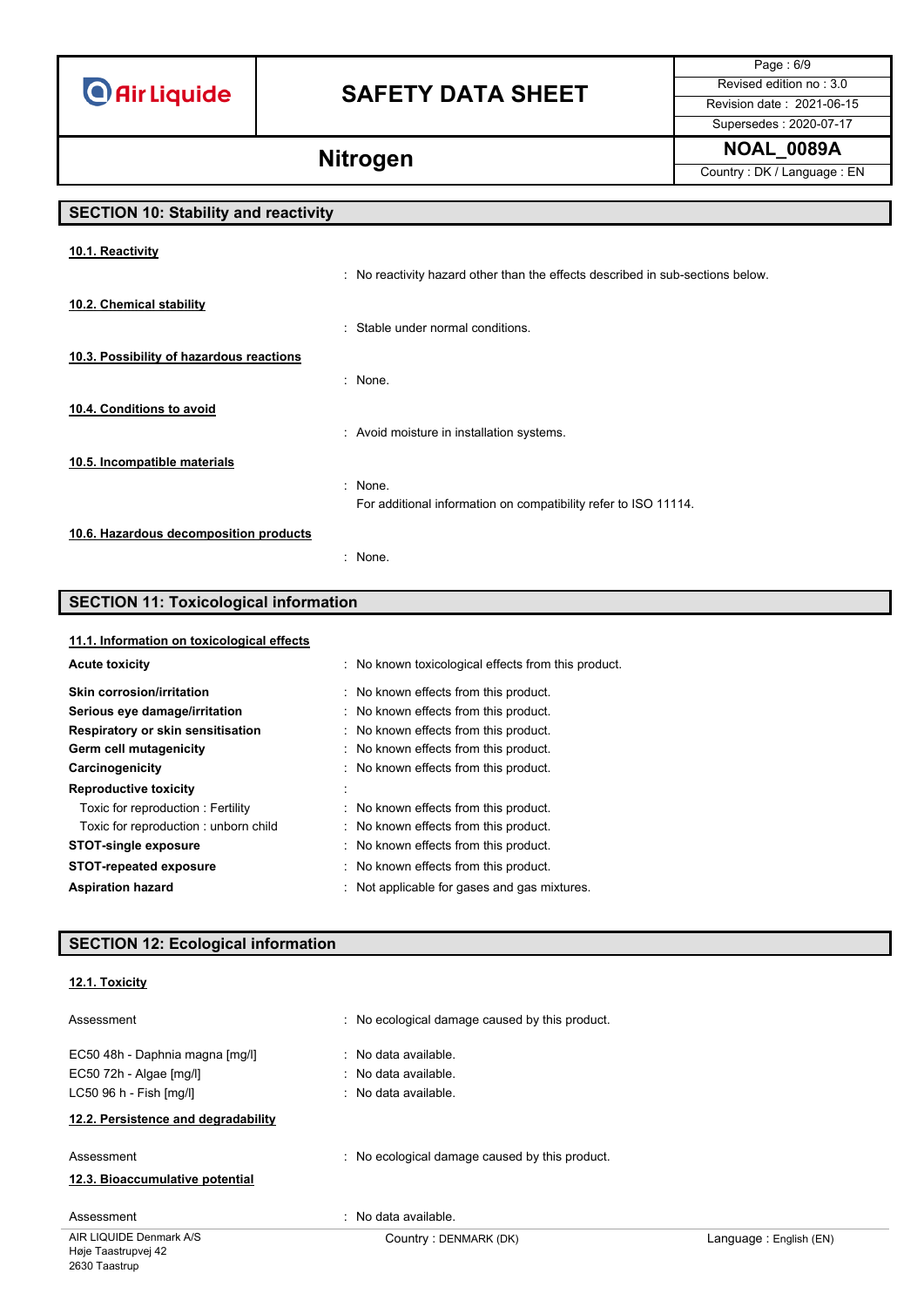|  | <b>O</b> Air Liquide |
|--|----------------------|
|  |                      |

# **SAFETY DATA SHEET** Revised edition no : 3.0

Page : 7/9 Supersedes : 2020-07-17

**Nitrogen** NoAL\_0089A **NOAL\_0089A** 

## **12.4. Mobility in soil**

| Assessment                               | : Because of its high volatility, the product is unlikely to cause ground or water pollution.<br>Partition into soil is unlikely. |
|------------------------------------------|-----------------------------------------------------------------------------------------------------------------------------------|
| 12.5. Results of PBT and vPvB assessment |                                                                                                                                   |
| Assessment                               | : No data available.                                                                                                              |
| 12.6. Other adverse effects              |                                                                                                                                   |
| Other adverse effects                    | : No known effects from this product.                                                                                             |
| Effect on the ozone layer                | : None.                                                                                                                           |
| Effect on global warming                 | : None.                                                                                                                           |

### **SECTION 13: Disposal considerations**

### **13.1. Waste treatment methods** May be vented to atmosphere in a well ventilated place. Do not discharge into any place where its accumulation could be dangerous. Return unused product in original container to supplier. List of hazardous waste codes (from Commission Decision 2000/532/EC as amended) : 16 05 05 : Gases in pressure containers other than those mentioned in 16 05 04. **13.2. Additional information**

: External treatment and disposal of waste should comply with applicable local and/or national regulations.

### **SECTION 14: Transport information**

| AIR LIQUIDE Denmark A/S               | Country: DENMARK (DK)                                 | Language: English (EN) |
|---------------------------------------|-------------------------------------------------------|------------------------|
| Class / Div. (Sub. risk(s))           | : 2.2                                                 |                        |
| Transport by sea (IMDG)               |                                                       |                        |
| Class / Div. (Sub. risk(s))           | : 2.2                                                 |                        |
| Transport by air (ICAO-TI / IATA-DGR) |                                                       |                        |
| <b>Tunnel Restriction</b>             | : E - Passage forbidden through tunnels of category E |                        |
| Hazard identification number          | : 20                                                  |                        |
| <b>Classification code</b>            | : 1A                                                  |                        |
| Class                                 | $\therefore$ 2                                        |                        |
| Transport by road/rail (ADR/RID)      |                                                       |                        |
|                                       | 2.2 : Non-flammable, non-toxic gases.                 |                        |
| Labelling                             |                                                       |                        |
| 14.3. Transport hazard class(es)      |                                                       |                        |
| Transport by sea (IMDG)               | NITROGEN, COMPRESSED                                  |                        |
| Transport by air (ICAO-TI / IATA-DGR) | : Nitrogen, compressed                                |                        |
| Transport by road/rail (ADR/RID)      | NITROGEN, COMPRESSED                                  |                        |
| 14.2. UN proper shipping name         |                                                       |                        |
| UN-No.                                | : 1066                                                |                        |
| 14.1. UN number                       |                                                       |                        |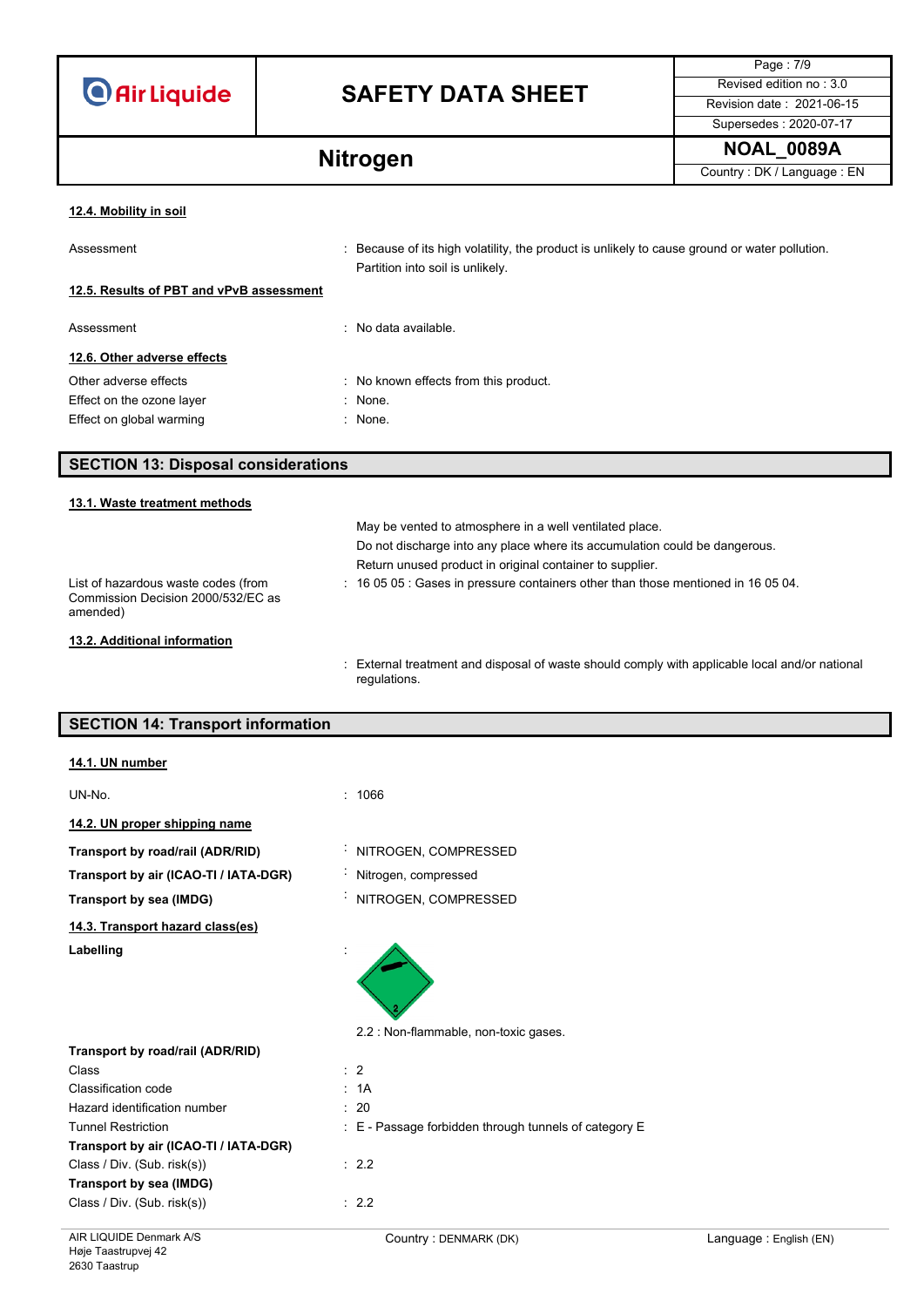|                                       |                                                                                                                                          | Page: 8/9                  |
|---------------------------------------|------------------------------------------------------------------------------------------------------------------------------------------|----------------------------|
| O Air Liquide                         | <b>SAFETY DATA SHEET</b>                                                                                                                 | Revised edition no: 3.0    |
|                                       |                                                                                                                                          | Revision date: 2021-06-15  |
|                                       |                                                                                                                                          | Supersedes: 2020-07-17     |
|                                       | <b>Nitrogen</b>                                                                                                                          | <b>NOAL_0089A</b>          |
|                                       |                                                                                                                                          | Country: DK / Language: EN |
| Emergency Schedule (EmS) - Fire       | $:$ F-C                                                                                                                                  |                            |
| Emergency Schedule (EmS) - Spillage   | $: S-V$                                                                                                                                  |                            |
|                                       |                                                                                                                                          |                            |
| 14.4. Packing group                   |                                                                                                                                          |                            |
| Transport by road/rail (ADR/RID)      | Not established.                                                                                                                         |                            |
| Transport by air (ICAO-TI / IATA-DGR) | Not established.                                                                                                                         |                            |
| Transport by sea (IMDG)               | Not established.                                                                                                                         |                            |
| 14.5. Environmental hazards           |                                                                                                                                          |                            |
| Transport by road/rail (ADR/RID)      | None.<br>÷.                                                                                                                              |                            |
| Transport by air (ICAO-TI / IATA-DGR) | None.                                                                                                                                    |                            |
| Transport by sea (IMDG)               | None.                                                                                                                                    |                            |
|                                       |                                                                                                                                          |                            |
| 14.6. Special precautions for user    |                                                                                                                                          |                            |
| Packing Instruction(s)                |                                                                                                                                          |                            |
| Transport by road/rail (ADR/RID)      | : P200                                                                                                                                   |                            |
| Transport by air (ICAO-TI / IATA-DGR) |                                                                                                                                          |                            |
| Passenger and Cargo Aircraft          | : 200.                                                                                                                                   |                            |
| Cargo Aircraft only                   | : 200.                                                                                                                                   |                            |
| Transport by sea (IMDG)               | P200                                                                                                                                     |                            |
| Special transport precautions         | : Avoid transport on vehicles where the load space is not separated from the driver's<br>compartment.                                    |                            |
|                                       | Ensure vehicle driver is aware of the potential hazards of the load and knows what to do in the<br>event of an accident or an emergency. |                            |
|                                       | Before transporting product containers:                                                                                                  |                            |
|                                       | - Ensure there is adequate ventilation.                                                                                                  |                            |
|                                       | - Ensure that containers are firmly secured.                                                                                             |                            |
|                                       | - Ensure valve is closed and not leaking.                                                                                                |                            |
|                                       | - Ensure valve outlet cap nut or plug (where provided) is correctly fitted.                                                              |                            |
|                                       | - Ensure valve protection device (where provided) is correctly fitted.                                                                   |                            |
|                                       | 14.7. Transport in bulk according to Annex II of Marpol and the IBC Code                                                                 |                            |

: Not applicable.

## **SECTION 15: Regulatory information**

### **15.1. Safety, health and environmental regulations/legislation specific for the substance or mixture**

| <b>EU-Regulations</b>                      |                                                           |
|--------------------------------------------|-----------------------------------------------------------|
| Restrictions on use                        | $\therefore$ None.                                        |
| Seveso Directive : 2012/18/EU (Seveso III) | : Not covered.                                            |
| <b>National regulations</b>                |                                                           |
| National legislation                       | : Ensure all national/local regulations are observed.     |
|                                            |                                                           |
| 15.2. Chemical safety assessment           |                                                           |
|                                            | : A CSA does not need to be carried out for this product. |